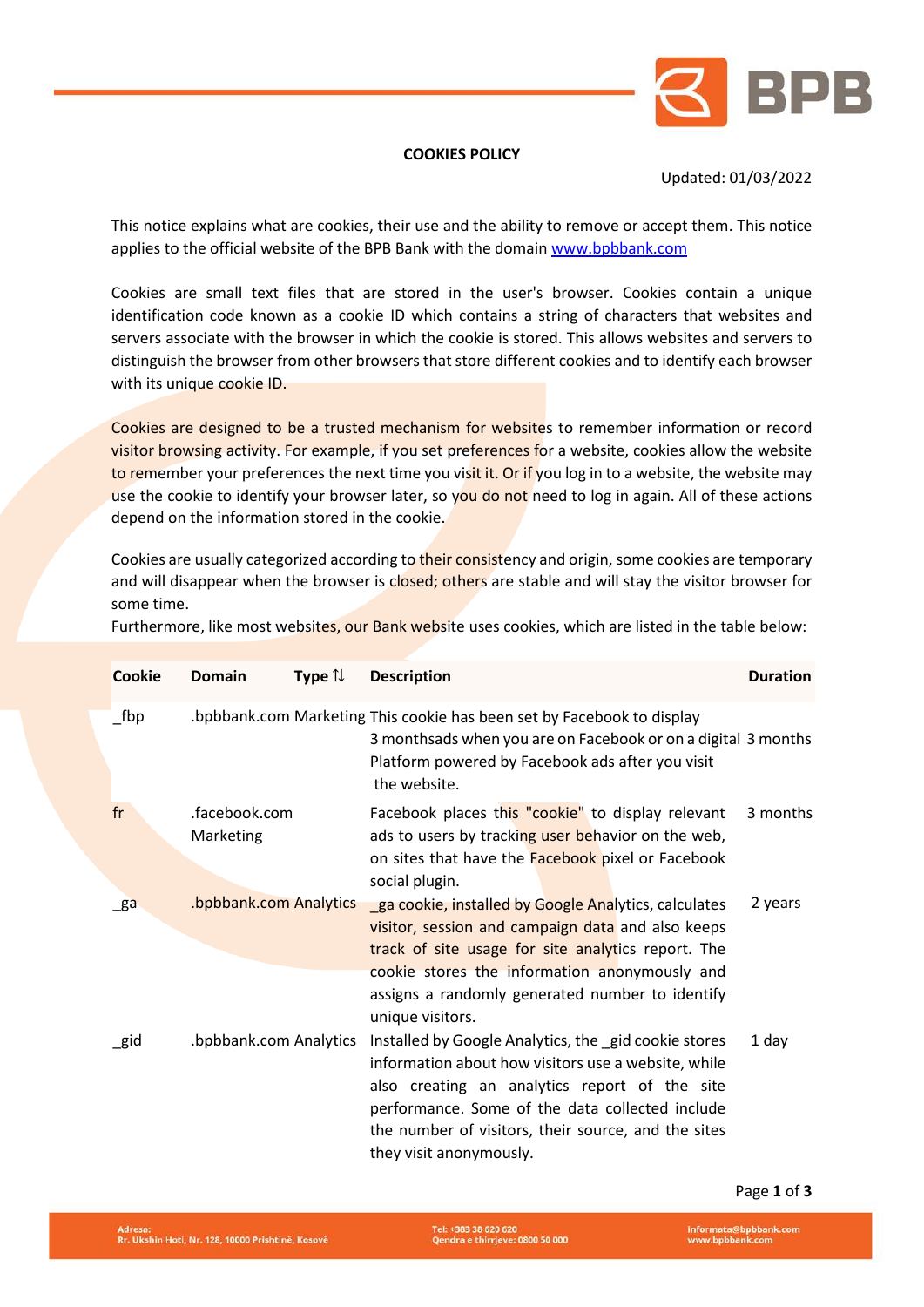

| Cookie                                    | <b>Domain</b> | Type $\mathcal{U}$ | <b>Description</b>                            | <b>Duration</b> |
|-------------------------------------------|---------------|--------------------|-----------------------------------------------|-----------------|
| gat gtag UA<br>49111536 2<br>.bpbbank.com |               |                    | Analytics Set by Google to distinguish users. | 1 minute        |

While using the website you may also accept cookies from third parties.

Google Analytics is an online analytics service provided by Google, Inc. ("Google"), to provide information on how our websites are used. Information about your use of our website, including your IP address, will be transmitted to and stored by Google, as well as on servers in the United States.

More information: http://www.google.com/policies/privacy/Videot YouTube

YouTube is used by the website to store and display video content. Cookies (YSC, Yt-remotecastavailable, yt-remote-cast-installed, yt-remote-connected-devices, yt-remote-device-id, yt-remotefastcheck-period, yt-remote-session-app, yt-remote-session-name) have been set up by YouTube to track usage of its services. Cookies on YouTube are only installed when you press play.

More information:<https://www.google.com/policies/privacy>

Other General Links to External Websites Website visitors are offered the opportunity to browse through a range of external websites where the bank is present. When the visitor selects the option to view content from the websites, they are removed from the bank's page and moved to another page, where a variety of cookies can be used during the visit. The Bank is not responsible for any cookies used after the visitor has left the Bank's website.

For more information, refer to your respective Privacy policies:

Facebook - <https://www.facebook.com/privacy/explanation>

Instagram - <https://help.instagram.com/519522125107875>

YouTube - <https://support.google.com/youtube/answer/2801895>

LinkedIn[: https://www.linkedin.com/legal/privacy-policy](https://www.linkedin.com/legal/privacy-policy)

## **ACCEPTANCE AND REJECTION OF COOKIES**

The information collected by cookies is accessible by the Company editing the site (see privacy notice for the processing of personal data on the bank's website) which serves as the service provider. In the case of third party cookies, the information will be accessible to the third party managing the cookies.

Further, to opt out of Google Analytics tracking on all websites visit https://tools.google.com/dlpage/gaoptout.

We do not share the information collected by cookies with any third party except Google as explained above. If you're not interested in the benefits of cookies, the browse's "Settings" feature can give you instructions on how to reject new cookies or how to delete existing cookies. Very useful information about cookies in general can be found at[: www.allaboutcookies.org.](http://www.allaboutcookies.org/)